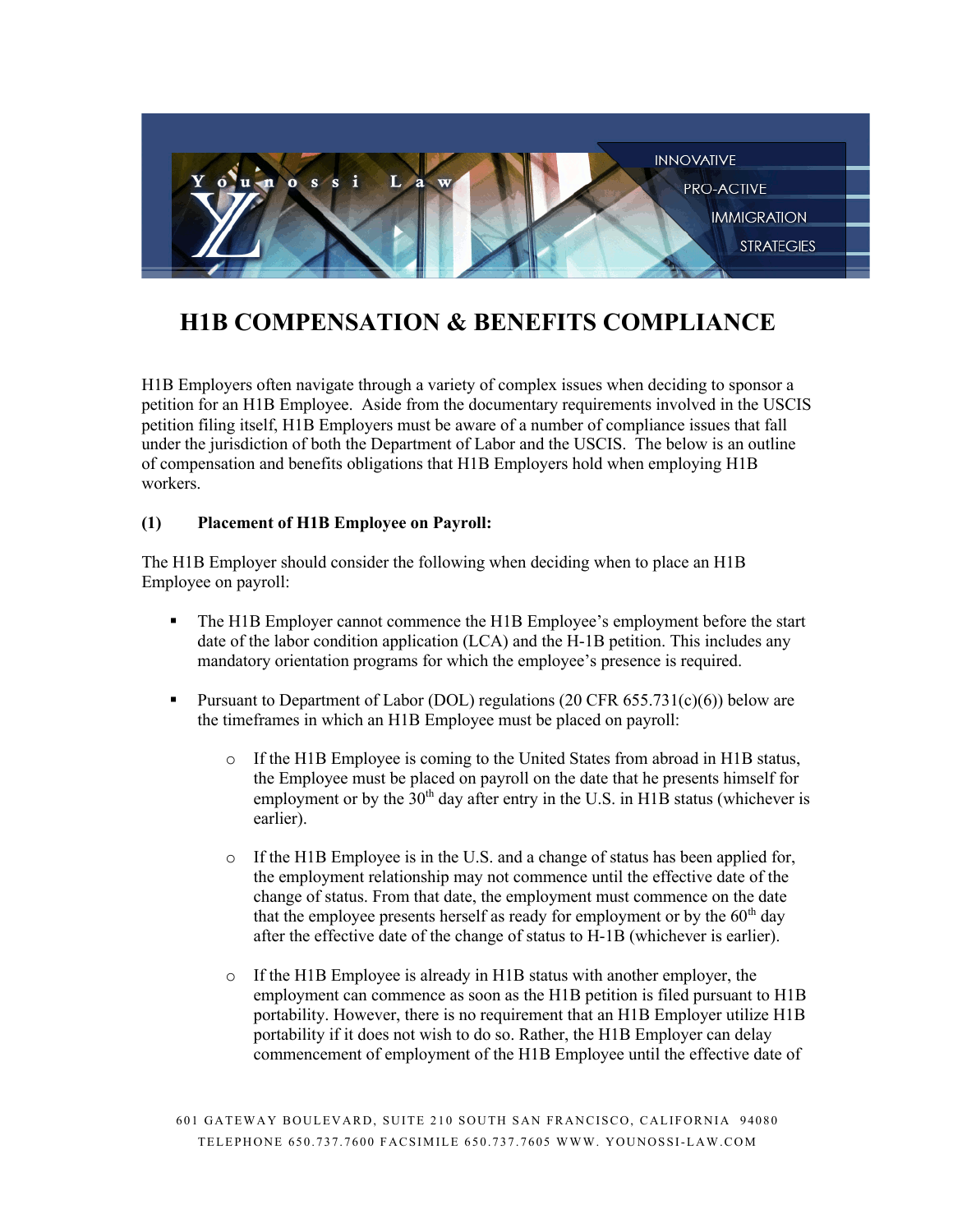the H-1B approval notice on the  $60<sup>th</sup>$  day after the notice date of the H1B approval notice.

§ Social Security Number Issuance: If the H1B Employee is unable to obtain a social security number (SSN) within the timeframes listed above, the H1B Employer is still required to place the H1B Employee on payroll no later than the dates specified above. The H1B Employer may have to consider issuance of a "dummy" social security number so that payroll computer systems can process paychecks for the H1B Employee in the interim.

#### **(2) Wage Obligations:**

The H1B Employer must pay the H1B Employee the "**required wage**" which is defined as the higher of "prevailing wage" and "actual wage."

- § "**Actual wage**" is defined as the wage paid by the same employer "to all other individuals with similar experience and qualifications for the specific employment in question." 20 CFR 655.731(a)(l).
- § H1B Employers can base the "**prevailing wage**" on the best information available as of the time of filing the application. 20 CFR  $655.731(a)(2)$ . This could include government wage data provided by the Wage and Hour Division of the Department of Labor, salary surveys accepted by the worksite state's State Workforce Agency or collective bargaining agreements (for unionized positions).

The required wage must be paid to the H1B Employee, cash in hand, free and clear, when due (excluding authorized deductions such as income tax, FICA, collective bargaining agreement deductions). 20 CFR  $655.731(c)(1)$ . Future bonuses and similar compensation (unpaid but yetto-be-paid) may be credited towards satisfaction of the wage obligation, but only if the payment of the same are guaranteed and assured and not based on some conditional or contingent event. Once these bonuses or similar compensation are paid to the employee, they must be recorded and reported as "earnings" with appropriate taxes and FICA contributions withheld and paid. 20 CFR  $655.731(c)(2)(v)$ .

Benefits and eligibility for benefits as compensation for services (ie: cash bonuses, stock options, paid vacations and holidays, health insurance and other insurance plans, retirement savings plans, etc.) should be offered to H1B Employees on the same basis and in accordance with the same criteria as the H1B Employer offers to U.S. workers. H1B Employees are not to be denied benefits on the basis that they are temporary employees---in fact, an H1B Employer can offer greater or additional benefits to H1B Employees than offered to similarly employed U.S. workers provided that such differing treatment is consistent with nondiscrimination laws. 20 CFR 655.731(c)(3).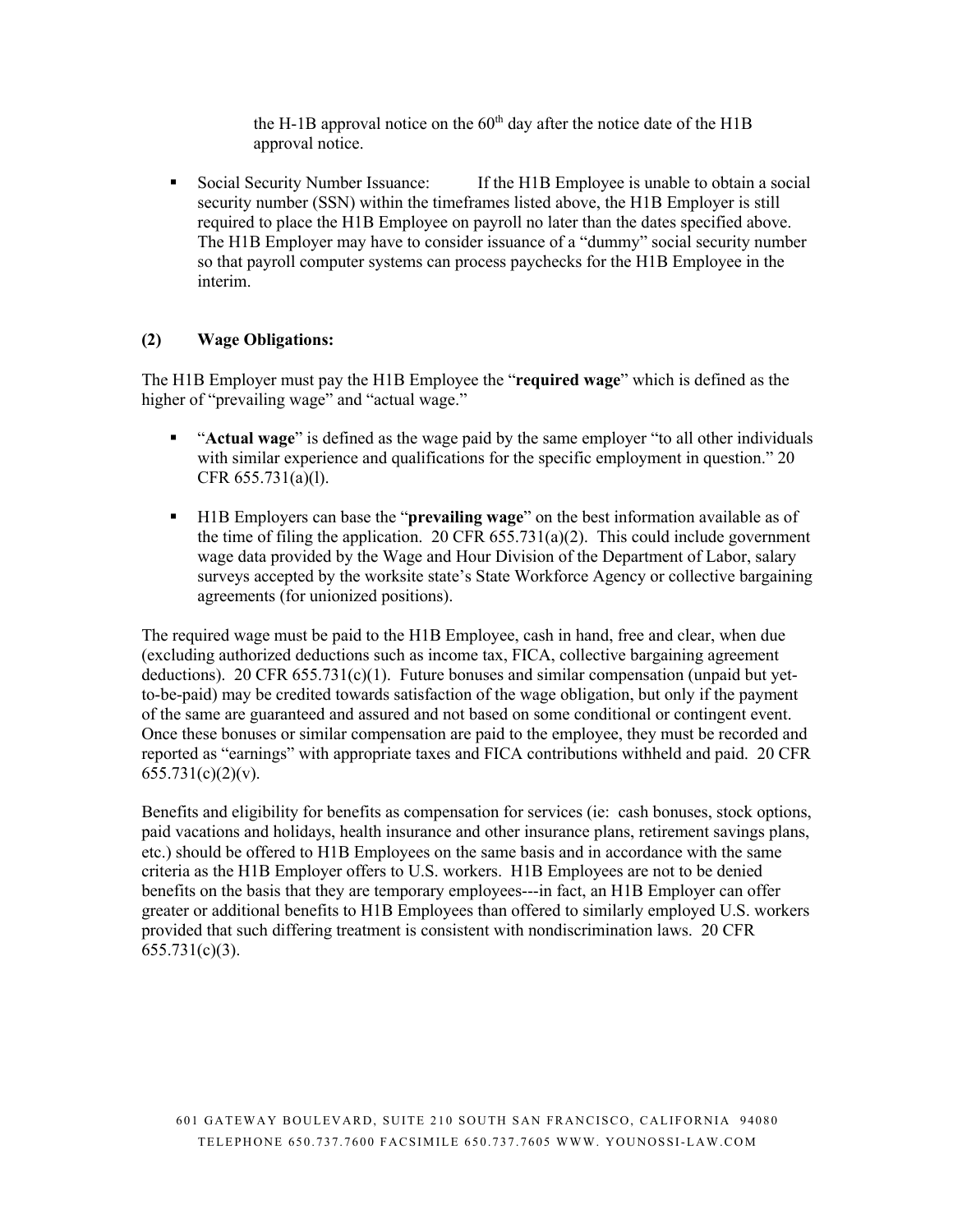## **(3) H1B Employees in Nonproductive Status:**

An H1B Employee may be in nonproductive status (ie: not rendering productive employment or services to the H1B Employer) for a number of reasons. However there are circumstances where wages must be paid to the H1B Employee and circumstances where wages need not be paid.

- § Nonproductive status is due to a **decision by the H1B Employer**: If the H1B Employer is in nonproductive status because of a lack of assigned work, lack of a permit or license, or disciplinary reasons, the H1B Employer is required to continue paying the H1B Employee the required wage during the period of nonproductive status. 20 CFR  $655.731(c)(7)(i)$ .
- § Nonproductive status is due to conditions unrelated to employment and the **decision of the H1B Employee**: If the H1B Employee voluntarily requests nonproductive status or circumstances exist that render the H1B Employee unable to work (ie: extended sick leave due to a medical condition or incapacity), the employer is NOT obligated to pay the required wage during the period of nonproductive status (unless the nonproductive status is subject to payment under the H1B Employer's benefit plan such as the Family Medical Leave Act or Americans with Disabilities Act.) The employer is also not required to pay the required wage if there has been a bona fide termination of the employment relationship. 20 CFR 655.731(c)(7)(ii).

In addition to the wage obligation of the H1B Employer, the issue of maintenance of H1B status during nonproductive status should also be considered. Although not stated specifically in any regulation or memo, USCIS has previously indicated in opinion letters that the issue of whether the employee maintains H1B status during nonproductive status is dependent upon whether there is an expectation of continuing employment at the conclusion of the leave of absence. If there is - even if the leave is extended -- the employee is in valid status. If there is no expectation of continuing employment, the employee is not in valid status during the leave period.

USCIS policy places no time limit on the length of the leave; however, both the employee and the employer should be aware that if there is an expectation of continuing employment at the conclusion of the leave, the H1B status and work authorization should be maintained and extended throughout the period of nonproductive status.

## **(4) Resignation or Termination of H1B Employee**

Payment of Return Trip Abroad: If the H1B Employee is terminated from employment by the H1B Employer prior to the expiration of the H1B status, the H1B Employer is liable for the reasonable costs of return transportation of the alien to his last place of foreign residence. If the H1B Employee voluntarily terminates his employment prior to the expiration of the H1B status, there is no such obligation. 8 CFR 214.2(h)(4)(iii)(E).

Notifying Government Agencies:

• With respect to the Department of Labor (DOL) it is advisable, although not required, to withdraw the Labor Condition Application (LCA) filed in support of the H1B petition filed for the terminated H1B Employee. This is because the H1B Employee's liability